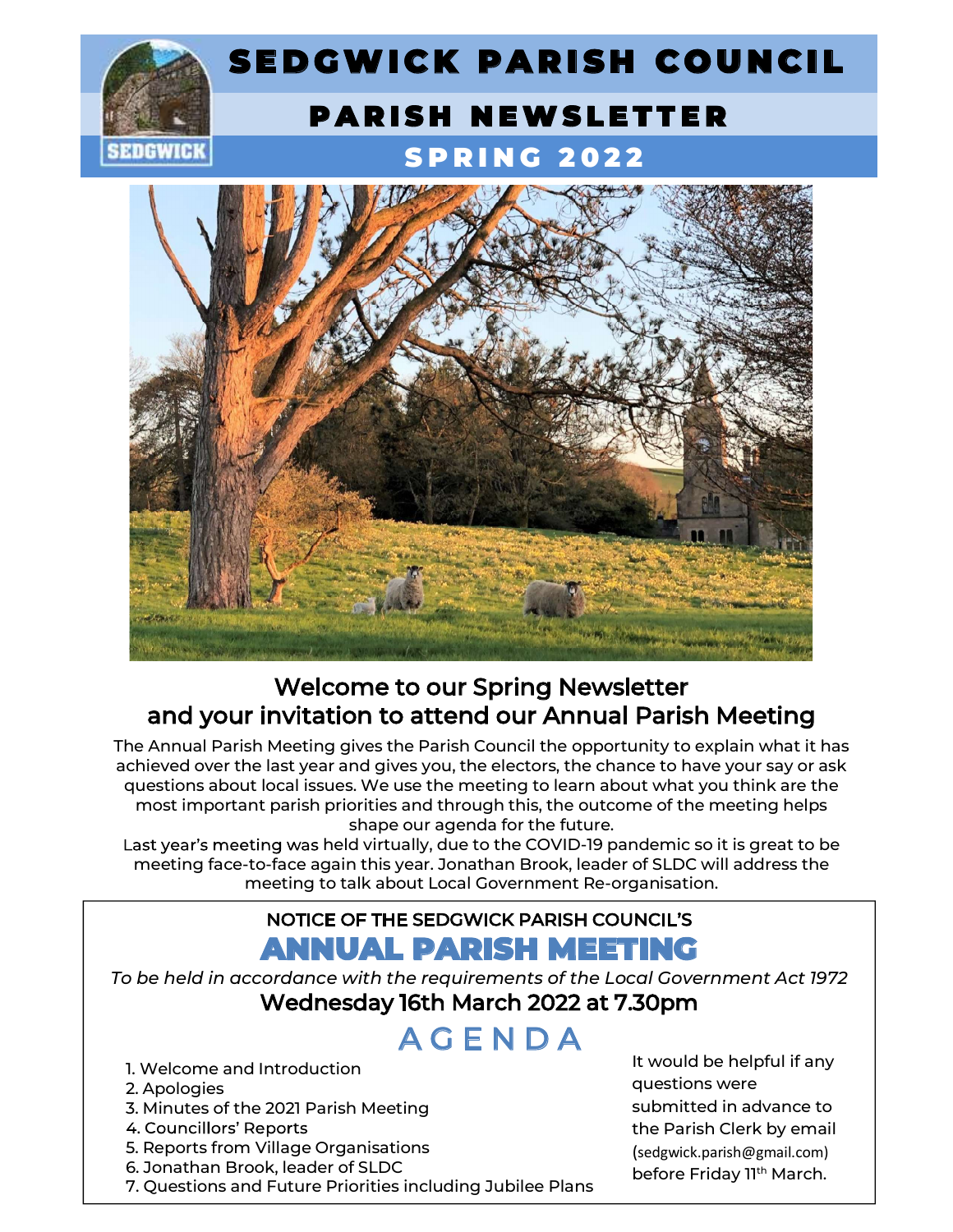### OUR ANNUAL PARISH REVIEW 2021-2

Just like 2020, the past year has seen all our lives profoundly affected by the COVID-19 pandemic, but as I write, the Omicron wave is abating, and it seems all restrictions will be lifted, as we 'learn to live with the virus'. We all owe huge gratitude to our front-line health workers, especially those who helped to deliver the excellent vaccine programme in the area. Our response to COVID-19 will continue and just as we have in the past year, we will pass on relevant information through our website and facebook page.

 The Council have continued to work hard to represent residents and manage the amenities we are responsible for. Until June, we continued to meet remotely but then faceto-face meetings at the Village Hall on the second Wednesday each month, resumed. Our Council Meeting Attendance rates are still extremely high; and Cllrs Doug Rathbone and Roger Bingham have continued to attend to represent Cumbria County Council and SLDC. In April, we welcomed Will Burrow to the Council and then in October, Bob Smith retired. We thank Bob for his wisdom and hard work during his time on the Council. We still have a **vacancy** on the Council and would welcome anybody interested to contact the clerk or look at our website to find out more about becoming a Councillor. We need to fill the post so we can continue our work.

We were able to re-open the **Millennium Field** last March, as soon as it was legal to do so and it has been used even more than ever, as more people are spending more time outside. A monkey puzzle tree was planted to commemorate David Willacy's contribution to the community following his retirement from the council. Unfortunately, the large slide is now well over 30 years old and reaching the end of its life. We are beginning to investigate how we could source and fund a replacement in the long term. It is a significant undertaking; we will be applying for grants and launching a fundraising appeal soon.

The **Canal Wildlife Area** continues to be more popular than ever and remains a peaceful place to walk and enjoy nature. The wetland habitat continues to diversify and fared well during the exceptionally dry summer. Our woodland management consultant continues to inspect the woodland regularly and we have appointed James Park as our Woodland Contractor to keep a constant eye on the area and carry out any work as and when it is required. The path up near Sedgwick Hill Bridge has been repaired. Perhaps because of the good summer, the Ash Die Back disease which is prevalent in the ash stock did not progress last year, but it is likely that over 90% will eventually succumb. Storms Arwen and Franklin damaged several trees and they have been removed. The WI have been successful in their bid for 100 trees from the Woodland Trust, and they have kindly donated them to the Council to enable us to replace the casualties of Ash Die Back, in accordance with the Felling Licence. They will become part of the Queen's Green Canopy and a commemoration plaque will be installed later in the year.

 The Lancaster Canal National Lottery Fund Project which funded the renovation of Stainton Aqueduct and improvements at Hincaster Tunnel, came to an end in December. The promised art installations have been delayed but are expected soon. The plans show that there will be a 2m steel art installation housed on the far side of the aqueduct (not visible from the road) together with a new information board on the towpath.

Highways issues take up a significant amount of our time. Repairs have been carried out by the river and several blocked drains cleared, but we are still waiting for promised work on pavements (which has been postponed until 2023/4), resurfacing at Raines Hall and safety improvements at the aqueduct and Carex Farm Crossroads. Our campaign for a 20mph speed limit in the village continues and a speed data monitoring exercise was carried out in November 2021 and repeated in January 2022. We are still waiting for the results.

An issue which will have significant impact on all of us, is the imminent reorganisation of local government. Cumbria County Council and the Cumbrian District Councils will be replaced by two Unitary Authorities, "Westmorland and Furness" and "Cumberland". New Councillors will be elected in May 2022, with two joint committees established as "shadow authorities". They are working on organising the new councils prior to their official creation in April 2023. Jonathan Brook, Leader of SLDC, has been invited to speak about the changes and their implications to Parishes and residents at our Annual Parish Meeting.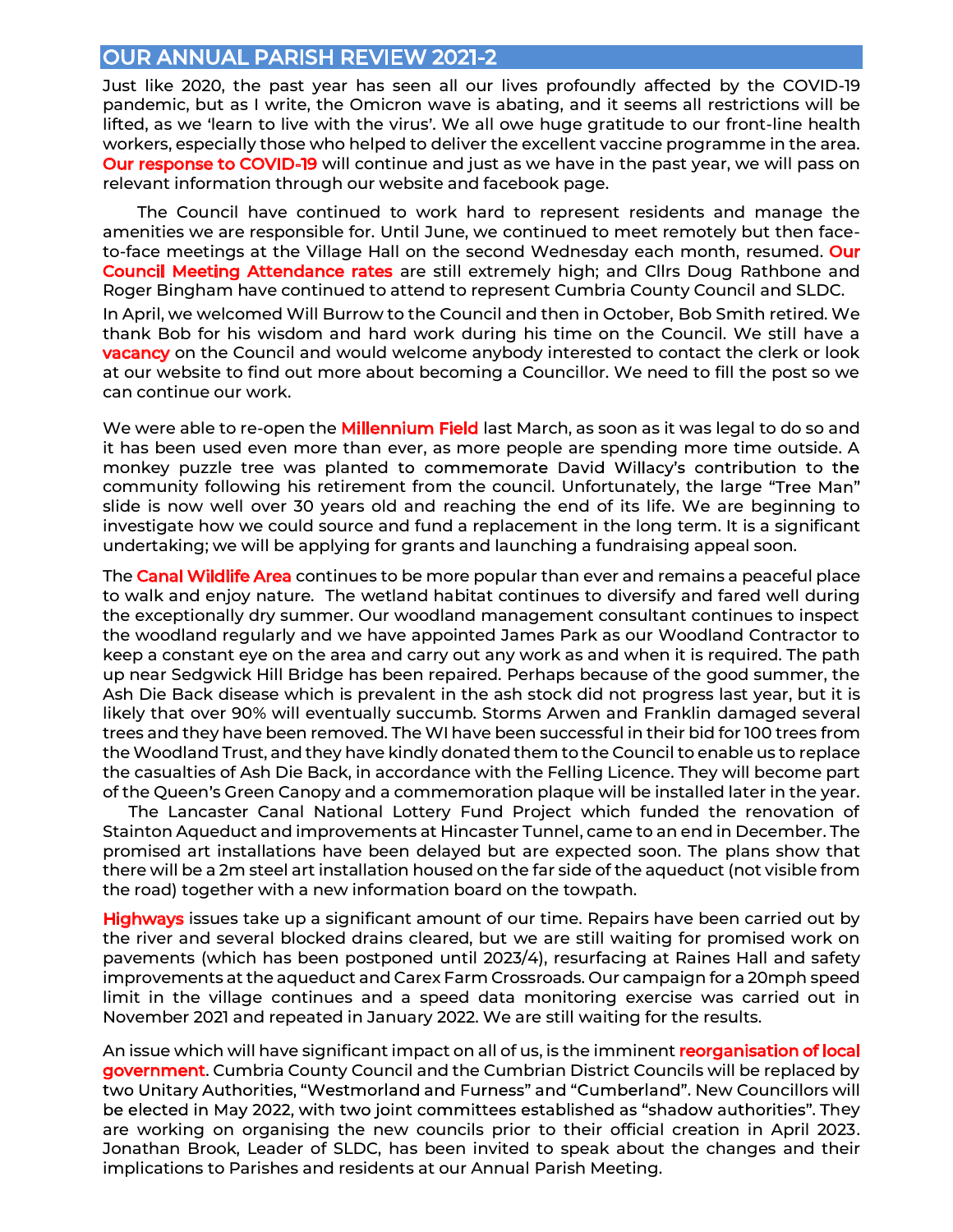We are all looking forward to Her Majesty Queen Elizabeth II's Platinum Jubilee in June and we are busily working with Stainton Parish to plan local commemorations.

We are asking residents to "Decorate the villages for the Jubilee" with fairy lights, flags, bunting and Royal Scarecrows, with a prize given to the best display. Youth groups are being asked to create displays on the theme of the Platinum Jubilee and Royalty Through the Ages which will be exhibited in the Church alongside an exhibition of Residents' Memories and Photographs from the last 70 years. Please contact us if you would like to contribute or help.

On the evening of Thursday 2<sup>nd</sup> June, food and drinks will be available at Church from 7pm and there will be a Children's' Treasure Hunt, before a beacon is lit on the hill nearby at 9:45pm. Both parishes are planning picnics over the weekend (we need volunteers to help organise our picnic in the Millennium Field please) and there will be a special Church Service on Sunday. As village organisations plan more events, we will post updates on the website, facebook group and on the Noticeboard so please keep an eye on them for news as our plans develop. If you are interested in helping out, or have more ideas, please contact The Clerk.<br>Financial Report 2020-21



Only 189 properties in Sedgwick contribute to our Parish income via the Parish Precept component of the SLDC Council Tax, so we have a relatively small income to cover our running costs and maintain our invaluable village amenities. We have again been able to make some savings because of the pandemic, but this has been offset by extra costs required to keep the Millennium Field open safely and enable us to hold virtual meetings. Dealing  $\frac{1}{\pi}$  and  $\frac{1}{\pi}$  with storm damage and path repairs on the **Room his added to costs. The chart shows how construction of the Chart Shows how canal has added to costs. The chart shows how results and the Room history of the Room history of the Room history of the Room history of th** we have prioritised our spending excluding the Clerk's salary. We expect to finish the The mewsletters financial year with a small carry forward and computer/IT our reserve fund which safeguards the longterm future of the Millennium Field and Canal

Wildlife Area remains intact. Inflation is rising steeply but the Council has been able to keep the increase to the precept to 3% for next year because we appreciate that many households are facing increases in other costs, most notably fuel prices. We expect finances will remain extremely tight in the foreseeable future and additional pressure is expected as Local Government Reorganisation require Councils to do more for less in real terms. Draft accounts for the year will be available at the Parish Meeting.

We continue to work to comply with all **Data Protection Requiations, and financial** requirements and maintain our popular website. We have continued to be involved in the local planning process and have also attended a range of online training and consultation events, including those regarding the proposed changes to Local Government Reorganisation.<br>Numerous training sessions have been attended by Councillors covering areas such as Induction training, highways reporting, neighbourhood planning, Nature Recovery and Councillors have also represented the Council and residents at many external meetings. Finally, we have continued to oversee the **Sedgwick No Cold Calling Zone** to deter unwanted visitors and have updated the **Community Emergency Plan** which would help the community respond to a local crisis.

None of the Council's achievements would be possible without the contribution made by our brilliant team of Councillors, who give their time and expertise<br>so generously and work so hard for the Parish and I would like to thank them on your behalf.<br>Special thanks go to our dedicated and hard-working

> Boyan Holmes Chairman of Sedgwick Parish Council